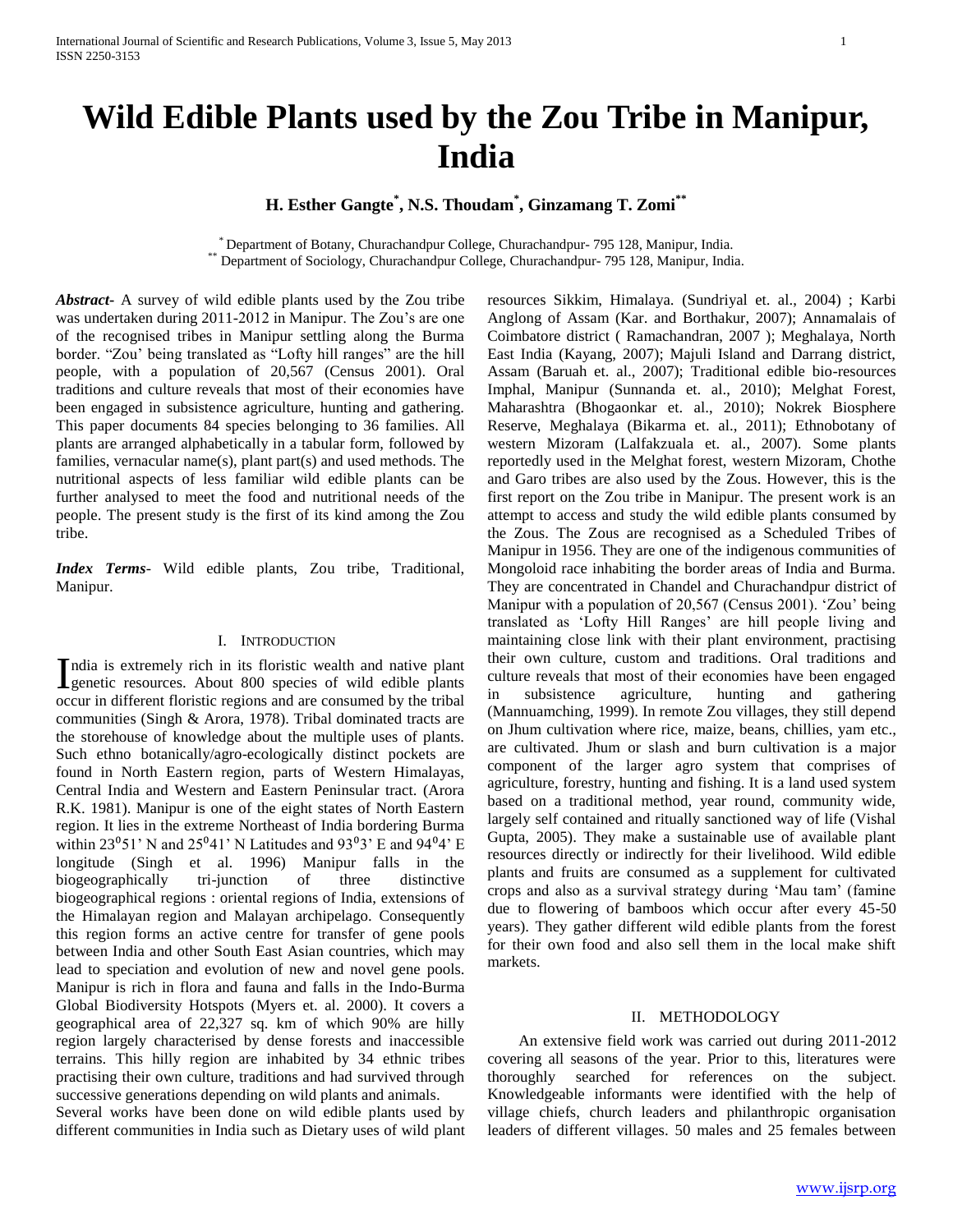the age group of 40-85 years were personally contacted. Prior consent was obtained from the informants before collection of data through oral questioning and repeated discussion. The information collected on wild edible plants, local name(s), part used and use methods were recorded in a data sheet following standard ethnobotanical methods (Jain and Rao, 1997). As far as possible photographs were taken in their natural habitats. Collected specimens were identified with the help of experts, relevant published papers and books such as (Singh & Arora, 1978); (Sukla et. al., 1982) and (Deb DB, 1961). The specimens are deposited in the Herbarium, Department of Botany, Churachandpur College.

| SI.<br>N <sub>0</sub>   | <b>Plant Name &amp; Family</b>                                      | Local<br>name(s)       | Part(s) used                | <b>Use Method</b>                                                                                                                          |
|-------------------------|---------------------------------------------------------------------|------------------------|-----------------------------|--------------------------------------------------------------------------------------------------------------------------------------------|
| $\mathbf{1}$            | Allium hookerii Thw.<br>Liliaceae                                   | Phulun pah,<br>Kaisuon | Leaves, Roots               | Cooked or raw eaten                                                                                                                        |
| $\sqrt{2}$              | Amaranthus spinosus Linn.<br>Amaranthaceae                          | Bawngeh<br>tehlian     | Tender<br>shoots,<br>leaves | Cooked as vegetables                                                                                                                       |
| $\mathfrak{Z}$          | Amaranthus viridis<br>Amaranthaceae                                 | Bawngeh<br>tehneu      | Tender<br>shoots,<br>leaves | Cooked as vegetables                                                                                                                       |
| $\overline{\mathbf{4}}$ | Amomum dealbatum Roxb.<br>Zingiberaceae                             | Aigia                  | Infloresecence              | Cooked or steamed                                                                                                                          |
| $\mathfrak s$           | Amorphophallus<br>campanulatus<br>Blume,<br>Ex.<br>Decne<br>Araccae | Kolbot                 | Corm                        | Cooked as vegetable and food.                                                                                                              |
| 6                       | Aporusa dioica Muell. Arg.<br>Euphorbiaceae                         | Sawntuol               | Tender<br>shoots,<br>leaves | Cooked as Vegetable                                                                                                                        |
| $\boldsymbol{7}$        | Anisomeles indica Linn.<br>Lamiaceae                                | Sii                    | Seeds                       | Roast and make into paste.<br>$\bullet$<br>Used as side dish<br>Fermented for future use.<br>$\bullet$                                     |
| 8                       | Argyeria nervosa (Burm. f.)<br>Boj.<br>Convolvulaceae               | Uisul                  | Pods                        | Scrape the black pods. Boiled the<br>pods and discard water. Used as<br>vegetable or in chutneys.                                          |
| 9                       | Arisaema leschenaultia<br>Araceae                                   | Telong                 | Tuber                       | Roasted, pounded and soaked in<br>ash water for about 3 nights.<br>Washed off the ash water. Add salt<br>and chillies to consume.          |
| 10                      | Asparagus racemosus Wild.<br>Liliaceae                              | Aipah                  | Inflorescence               | Cooked as vegetable.                                                                                                                       |
| 11                      | Bambusa<br>arundinaceae<br>(Retz.) Wild.<br>Poaceae                 | Gokhatuoi              | Tender shoots               | Boiled and discard the<br>$\bullet$<br>water. Then, cooked as<br>vegetable.<br>Fresh shoots fermented as<br>food.<br>Dried for future use. |
| 12                      | Bambusa tulda Roxb.<br>Poaceae                                      | Govatuoi               | Tender shoots               | Boiled and discard the<br>٠<br>Then, cooked as<br>water.<br>vegetable.<br>Fresh shoots fermented as<br>food.<br>Dried for future use.      |
| 13                      | hispida<br>Thunb<br><b>Benincasa</b><br>Gogn.<br>Cucurbitaceae      | Maipuong               | Fruit                       | Cooked as vegetable                                                                                                                        |
| 14                      | Brassica campestris Linn.                                           | Ankam                  | Leaves,<br>tender           | Boiled as vegetable<br>$\bullet$                                                                                                           |

## *Table 1. Wild edible plants used by the Zous Tribe of Manipur*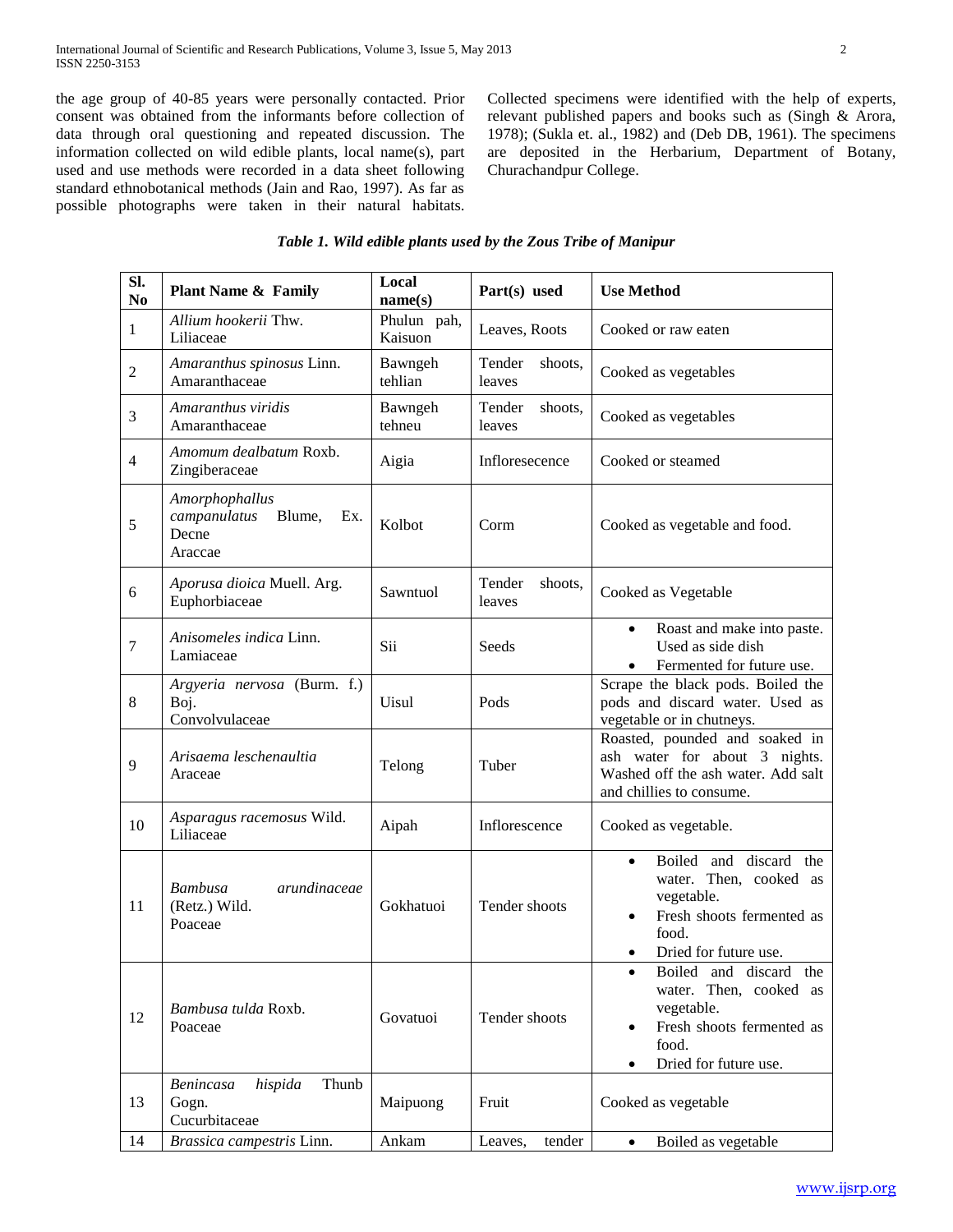|           | <b>Brassicaceae</b>                                    |                               | shoots,<br>Inflorescence                      | Tender shoots eaten raw.<br>$\bullet$<br>Leaves dried for future<br>use.                                          |
|-----------|--------------------------------------------------------|-------------------------------|-----------------------------------------------|-------------------------------------------------------------------------------------------------------------------|
| 15        | Cajanus cajan Linn.<br>Papilionaceae                   | Behieng                       | Pods                                          | Cooked as vegetable                                                                                               |
| 16        | Calamus erectus Roxb.<br>Arecaceae                     | Chingpi<br>ngeh               | Stem pith                                     | Cooked as vegetable                                                                                               |
| 17        | Calamus latifolia Roxb.<br>Arecaceae                   | Taichiing                     | Stem pith                                     | Cooked as vegetable                                                                                               |
| SL.<br>NO | <b>Plant Name &amp; Family</b>                         | Local<br>name(s)              | Part(s) used                                  | <b>Used method</b>                                                                                                |
| 18        | Capsicum frutescens Linn.<br>Solanaceae                | Malta                         | Fruit                                         | Used<br>as<br>$\bullet$<br>spices/condiments.<br>Fruits dried for future use.                                     |
| 19        | Caryota urens Linn.<br>Arecaceae                       | Tuum                          | Stem pith                                     | Cooked as vegetable                                                                                               |
| 20        | Centella asiatica Linn.<br>Apiaceae                    | Tangkuongte<br>h              | Whole<br>plant<br>except roots                | Cooked or eaten raw as vegetable                                                                                  |
| 21        | Cinnamomum verum Presl.<br>Lauraceae                   | Singguithah                   | <b>Bark</b>                                   | Used as spices and condiments                                                                                     |
| 22        | Cissus repanda Vahl.<br>Vitaceae                       | Khaupuong,<br>Lenpuong<br>teh | Tender<br>shoots,<br>Leaves                   | Cooked as vegetables                                                                                              |
| 23        | (Swingle).<br>Citrus<br>latipes<br>Tanaka.<br>Rutaceae | Hatkora                       | Rind<br>of<br>the<br>fruit.                   | Dried<br>and<br>used<br>as<br>spices/condiments.                                                                  |
| 24        | Clerodendrum (Li). Kuntze.<br>Verbanaceae              | Anphui                        | Leaves                                        | Cooked as vegetable.                                                                                              |
| 25        | Conyza stricta Wild.<br>Asteraceae                     | Buohthah<br>Buoldap           | Tender<br>shoots,<br>Leaves                   | Cooked as vegetable                                                                                               |
| 26        | Colocasia esculenta (Linn.)<br>Schott.<br>Araceae      | Baal                          | Corm, Petioles,<br>leaves                     | Corm used as food and<br>$\bullet$<br>vegetables.<br>Petioles and leaves dried<br>and preserve for future<br>use. |
| 27        | Colocasia laurentii Schott.<br>Araceae                 | Dol sielngeh                  | Petiole                                       | Cooked or eaten raw as<br>vegetable                                                                               |
| 28        | Curcuma longa Linn.<br>Zinggiberaceae                  | Ai-eng                        | Rhizome                                       | Used as species/condiments                                                                                        |
| 29        | Cucurbita maxima Duchesne.<br>Cucurbitaceae            | Maai                          | fruits,<br>Leaves,<br>Inflorescence,<br>seeds | Cooked as vegetable                                                                                               |
| 30        | Cycas pectinata Griff.<br>Cycadaceae                   | Tanglu                        | Tender<br>buds,<br>shoots                     | Cooked as vegetable                                                                                               |
| 31        | Derris wallichi Prain<br>Papilionaceae                 | Huihu                         | Tender shoots                                 | Tender shoots boiled and water<br>discarded. Tender shoots then fried<br>as vegetable or used in chutney.         |
| 32        | Dioscorea alata Linn.<br>Dioscoreaceae                 | Hakai san                     | Tuber                                         | Cooked as food                                                                                                    |
| 33        | Dioscorea glabra Roxb.<br>Dioscoreaceae                | Hakaingou                     | Tuber                                         | Cooked as food                                                                                                    |
| 34        | Dioscora sativa Hook<br>Dioscoreaceae                  | Gam hakai                     | Tuberous root                                 | Cooked and used as food during<br>famine.                                                                         |
| 35        | Dolichos lablab Linn.<br>Papilionaceae                 | Bepi                          | Pods, Leaves                                  | Cooked as vegetable                                                                                               |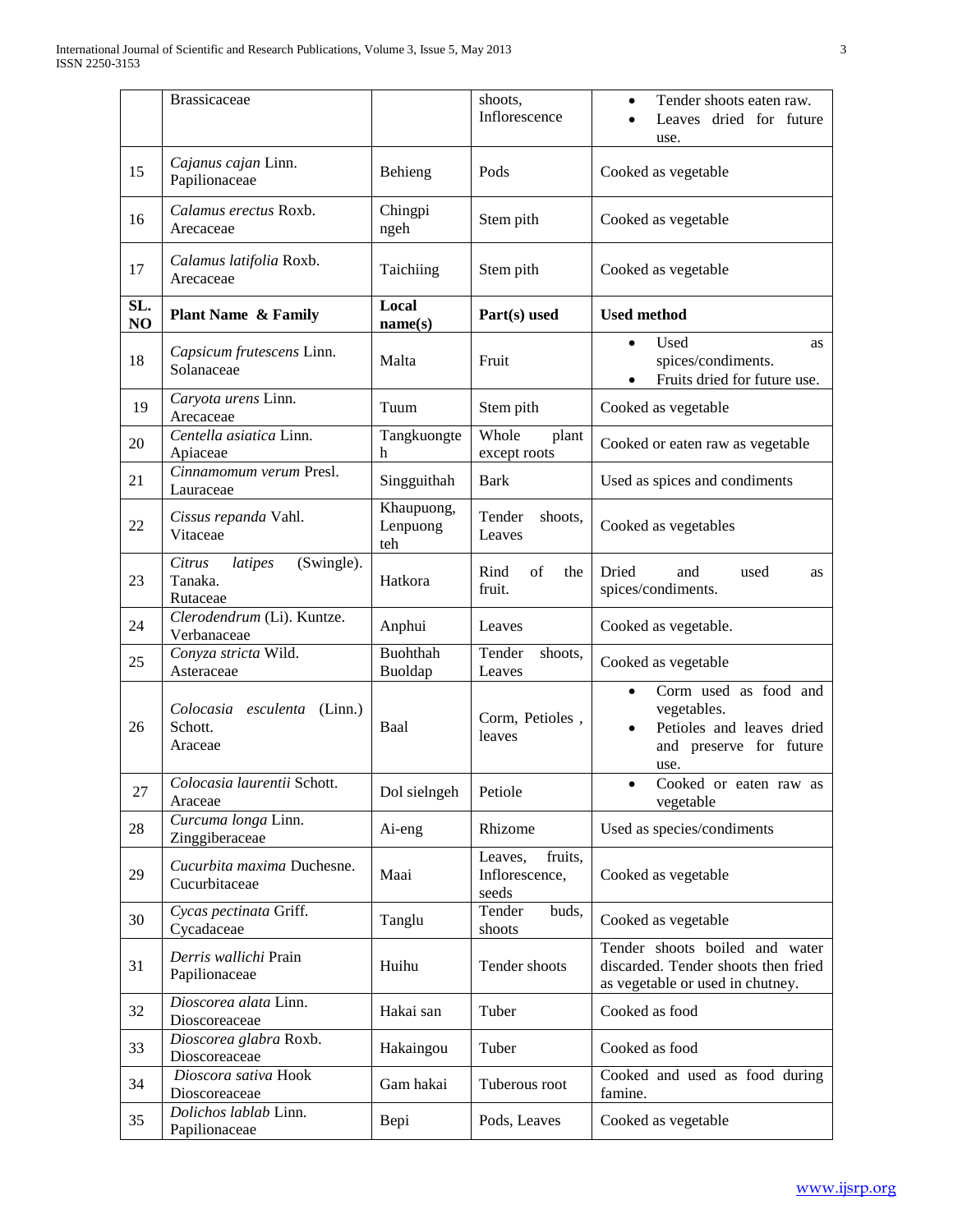| 36        | Dryopteris marginate (Wall)<br>Christ.<br>Polypodiaceae  | Tekoh                    | Frond                                               | Cooked as vegetable                                                                                                           |
|-----------|----------------------------------------------------------|--------------------------|-----------------------------------------------------|-------------------------------------------------------------------------------------------------------------------------------|
| 37        | Dysoxyllum gobara Buch.<br>Meliaceae                     | Singthupi                | Tender shoots                                       | Boiled and the water is discarded.<br>Used as vegetable.                                                                      |
| 38        | Entada scadens Benth.<br>Mimosaceae                      | Kaang                    | Tender shoot                                        | Boiled and the water is discarded.<br>Used as vegetable.                                                                      |
| 39        | Eryngium toetidum Lam.<br>Umbelliferae                   | Pasikhawm                | Leaves                                              | Used as spices/condiments.                                                                                                    |
| SL.<br>NO | <b>Plant Name &amp; Family</b>                           | Local<br>name(s)         | Part(s) used                                        | <b>Used method</b>                                                                                                            |
| 40        | Eurya acuminata DC. Fl. Br.<br>Theaceae                  | Sizou                    | Leaves,<br>Tender shoots                            | Cooked as vegetable.<br>٠<br>Tender shoot eaten raw as<br>salad<br>Leaves dried for future<br>use.                            |
| 41        | Ficus roxburghii.<br>Moraceae                            | Theiba                   | Tender<br>shoots,<br>leaves                         | Cooked as vegetable                                                                                                           |
| 42        | Ficus rumphii Linn.<br>Moraceae                          | Mawnglaw                 | Tender<br>shoot,<br>Inflorescence                   | Cooked as vegetable                                                                                                           |
| 43        | Glycine max Merr.<br>Papilionaceae                       | Bekan                    | Seeds                                               | Fermented and eaten                                                                                                           |
| 44        | Hibiscus aculeatus Roxb.<br>Malvaceae                    | Mehnal                   | Fruit                                               | Cooked or fried as vegetable                                                                                                  |
| 45        | Hibiscus sabdariffa Linn.<br>Malvaceae                   | Vaianthuh                | Leaves, seeds                                       | Cooked as vegetable<br>$\bullet$<br>Seeds fermented<br>Leaves<br>dried<br>and<br>preserved                                    |
| 46        | Hordeum vulgare Linn.<br>Poacceae                        | Tangbuang                | Grains                                              | Cooked as food.<br>$\bullet$<br>Pounded<br>into<br>powder.<br>Make paste with water.<br>Wrap with banana leaves<br>and cooked |
| 47        | Houttuynia cordata Thunb.<br>Saururaceae                 | Aithanglou               | Leaves, roots                                       | Cooked<br><sub>or</sub><br>eaten<br>raw<br><b>as</b><br>spieces/condiments                                                    |
| 48        | Ipomoea botatas Linn.<br>Convovulaceae                   | Kawlkai                  | Tuber                                               | Cooked as food                                                                                                                |
| 49        | Lagenaria vulgaris<br>Cucurbitaceae                      | Uum                      | Fruit                                               | Cooked as Vegetable                                                                                                           |
| 50        | Lepionurus sulvestris BL.<br>Olacaceae                   | Anapangthu<br>am, Anmang | Leaves                                              | Cooked as vegetable                                                                                                           |
| 51        | Leucaena<br>leucocephala<br>(Lam.) De Wit.<br>Mimosaceae | Jongta lem               | Pods                                                | Eaten raw in salads                                                                                                           |
| 52        | Litsea cubeba (Louv.) Pres<br>Lauraceae                  | Sehnam                   | Leaves, fruits                                      | Used as spices/condiments                                                                                                     |
| 53        | Luffa cylindrica (Linn.)MJ.<br>Roem.<br>Cucurbitaceae    | Umpawng,<br>Tangmui      | Fruit                                               | Tender fruit cooked as vegetable                                                                                              |
| 54        | Lycianthes laevis Bun.<br>Solanaceae                     | Ansingteh                | Leaves                                              | Cooked as vegetable                                                                                                           |
| 55        | Manihot esculenta Crantz<br>Euphorbiaceae                | Singkawkai               | Leaves, fruit                                       | Cooked as vegetable                                                                                                           |
| 56        | Meriandra strobilifera Benth<br>Lamiaceae                | Lengmasel                | Leaves<br>$\overline{\phantom{a}}$<br>Inflorescence | Cooked or eaten raw<br>Leaves dried for future                                                                                |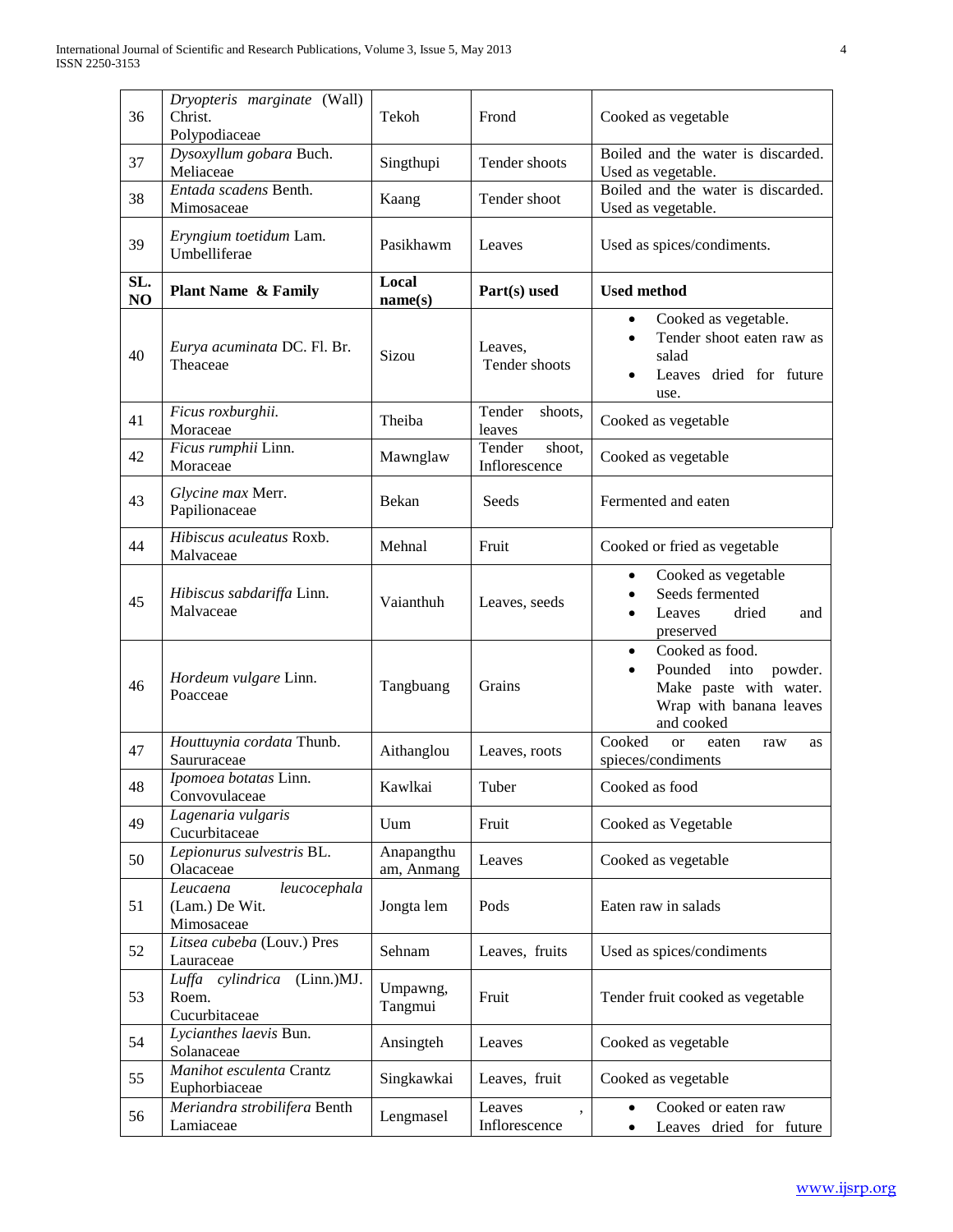|           |                                                       |                              |                                | use                                                                                   |
|-----------|-------------------------------------------------------|------------------------------|--------------------------------|---------------------------------------------------------------------------------------|
| 57        | Mimosa himalayansis<br>Mimosasceae                    | Linguih,<br>Khangkhuh        | Tender shoots                  | Cooked as vegetable                                                                   |
| 58        | Momordica charanita Linn.<br>Cucurbitaceae            | Tangkha                      | Fruit                          | Cooked or fried as vegetable                                                          |
| 59        | cochinchinesis<br>Momordica<br>Lour.<br>Cucurbitaceae | Tangkhawt                    | Fruit                          | Cooked as vegetable                                                                   |
| 60        | Musa paradisiaca<br>Musacceae                         | Nahtang                      | Inflorescence,<br>soft stem    | Cooked as vegetable                                                                   |
| 61        | Musa superba Roxb.<br>Musaceae                        | Saisuong                     | Soft stem                      | Cooked as vegetable                                                                   |
| SL.<br>NO | <b>Plant Name &amp; Family</b>                        | Local<br>name(s)             | Part(s) used                   | <b>Used method</b>                                                                    |
| 62        | Osimum americanum Linn.<br>Lamiaccae                  | Lunmui                       | Leaves                         | Cooked or eaten raw in<br>$\bullet$<br>salad<br>Leaves dried for future<br>use.       |
| 63        | Oroxylum indicum Linn.<br>Bignoniaceae                | Bahlawng                     | Tender<br>shoot,<br>young pods | Cooked as vegetable.                                                                  |
| 64        | Panicum miliaceum Linn.<br>Poaceae                    | Taang                        | Seeds                          | Cooked as food.                                                                       |
| 65        | Parkia roxburghii G. Don.<br>Mimosaceae               | Jongta                       | Pods                           | Cooked<br>after<br><sub>or</sub><br>eaten<br>raw<br>scrapping off the epidermal layer |
| 66        | Passiflora edulis Sims.<br>Passifloraceae             | Sapthei                      | Leaves                         | Cooked as vegetable                                                                   |
| 67        | Piper longum Linn.<br>Piperaceae                      | Singmalta                    | Fruits                         | Used as spices and condiments                                                         |
| 68        | Plantago depressa Linn.<br>Plantaginaceae             | Vohpibil the                 | Leaves                         | Cooked as vegetable                                                                   |
| 69        | Rumex vesicarius Linn.<br>Polygonaceae                | Anbongteh                    | Leaves                         | Cooked as vegetable                                                                   |
| 70        | Schima wallichii (DC.) Korth.<br>Thaeceae             | Khieng                       | Tender shoots                  | Eaten raw or boiled vegetable                                                         |
| 71        | Semecarpus suspendiriformis<br>Anacardiaceae          | Uilusiin,<br>Kawtebel        | Fruits                         | Cooked as vegetable                                                                   |
| 72        | Sesbania sesban Merr.<br>Papilionaceae                | Leiphagah,<br>Leihoihsing    | Tender fruits                  | Cooked or eaten raw in chutneys<br>and salads                                         |
| 73        | Solanum indicum Linn.<br>Solanaceae                   | Anjangkha<br>neu,<br>Samphoh | Berry (fruit)                  | Cooked or eaten raw                                                                   |
| 74        | Solanum melongena Linn.<br>Solanaceae                 | Vohbual,<br>Manta            | Fruit                          | Cooked as vegetable                                                                   |
| 75        | Solanum nigrum Linn.<br>Solanaceae                    | Anjou                        | Leaves                         | Cooked as vegetable                                                                   |
| 76        | Solanum torvum Swartz.<br>Solavaceae                  | Anjang kha                   | Berry (fruit)                  | Cooked as vegetable                                                                   |
| 77        | Spilenthes acmella Linn.<br>Asteraceae                | Ansateh                      | Leaves, stem                   | Cooked as vegetable                                                                   |
| 78        | Trichosanthes anguira Linn.<br>Cucurbitaceae          | Begul                        | Fruits                         | Cooked as vegetable                                                                   |
| 79        | Vigna sinensis Savi ex Hassk.<br>Papilionaceae        | Belawi                       | Leaves, pod                    | Cooked as vegetable<br>Leaves dried for future<br>use.                                |
| 80        | Xanthosoma<br>sagithifolia                            | Dolsielngeh                  | Petiole                        | Cooked or eaten raw in chutney                                                        |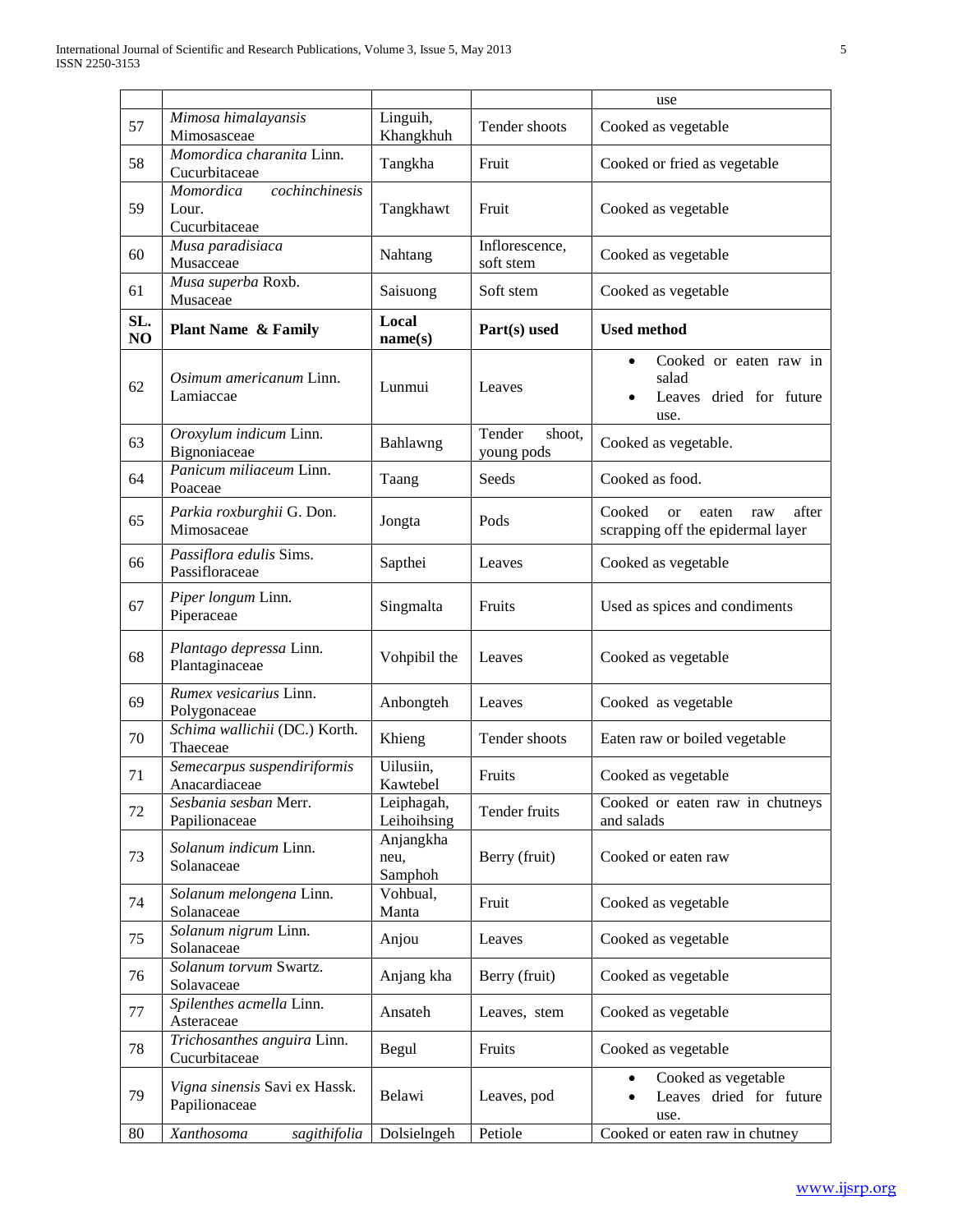|    | Schott.                                    | vom                      |                           |                                                         |
|----|--------------------------------------------|--------------------------|---------------------------|---------------------------------------------------------|
|    | Araceae                                    |                          |                           |                                                         |
| 81 | Zanthoxylum armatum DC.<br>Rutaceae        | Ah hihlou,<br>Lingnamsia | Leaves                    | Cooked<br>eaten<br>or<br>raw<br>as<br>spices/condiments |
| 82 | Zanthoxylum budranga<br>Rutacea            | Singzual                 | Tender<br>stem,<br>leaves | Cooked as vegetable                                     |
| 83 | Zeamays Linn.<br>Poaceae                   | Vaimiim                  | Corn                      | Cooked as food                                          |
| 84 | Zingiber officinals Rose.<br>Zingiberaceae | Siing                    | Rhizome,<br>Inflorescence | Used as spices and condiments                           |



*Fig. 1. Percentage of Plant parts used by the Zou tribe, Churachandpur, Manipur.*

## III. RESULTS AND DISCUSSIONS

 The present study is a pioneering work among the Zou's in Manipur. It reveals that 84 wild edible plants belonging to 36 families are being used by the Zou's. Out of these 84 species,70 species are used as vegetables & food, 13 species are used as spices and condiments and 1 species *Dioscorea sativa* is used as famine food (Table. 1).

 The most common part of the plant consumed is leaves with 29 species (34.5%), tender shoots with 18 species (21.4%), fruits with 14 species (16.6%), rhizome, corm and tuber with 9 species (10.7%), inflorescence with 8 species (9.5%), pods with 7 species (8.3%), seeds with 6 species (7.14%), petioles with 3 species (3.5%) and fruit cover (rind), bark,frond and root with 1 species (1.19%)each (Fig. 1).

 The study also found that maximum of the plant species belongs to Cucurbitaceae and Arecaceae with 7 species each, Papilionaceae and Solanaceae with 6 species each, Paoceae with 5 species, Mimosaceae with 4 species, Zingiberaceae, Rutaceae, Lamiaceae and Dioscoreaceae with 3 species each. Theaceae, Convolvulaceae, Liliaceae, Amarantheceae, Asteraceae, Malvaceae, Lauraceae, Moraceae, Musaceae and Euphorbiaceae with 2 species each. The rest of the family is represented by 1 species each.

 Some plant parts such as seeds and tender shoots are traditionally fermented and preserved, leaves of certain plants are also dried under the sun or above the Chulha(thuh) and preserved to be used during off seasons. Plants such as *Derris wallichi, Argyreia nervosa, Entada scandens, Dysoxyllum gobara* are pre boiled and the water discarded before consumption. Tuber of *Arisaema speciosum* needs special treatment before used. They are roasted, pounded and soaked with ash water (a substitute for Sodium bicarbonate) for about 72 hours. Then the ash water is washed off many times. The lump tuber mixed with salt and chillies is the consumed.

 The following plants used by different communities are also used by the Zou tribes such as *Amomum dealbatum, Capsicum frutescens, Caryota urens, Dysoxylum gobara, Eryngium foetidum, Litsea cubeba, Spilanthes acemella, Centella asiatica, Arisaema leschenaulti* in Western Mizoram (Lalfakzuala, R.et.al.,2007) *Amaranthus spinosus, Amorphophallus campanulatus, Bambusa tulda, Benincasa hispida, Colocasia esculenta, Cucurbita maxima and Musa paradisiaca* by the chothe tribe (Purbashree.S.et. al., 2012) *Asparagus racemosus, Calamus erectus, Eurya acuminate & Houttuynia cordata* by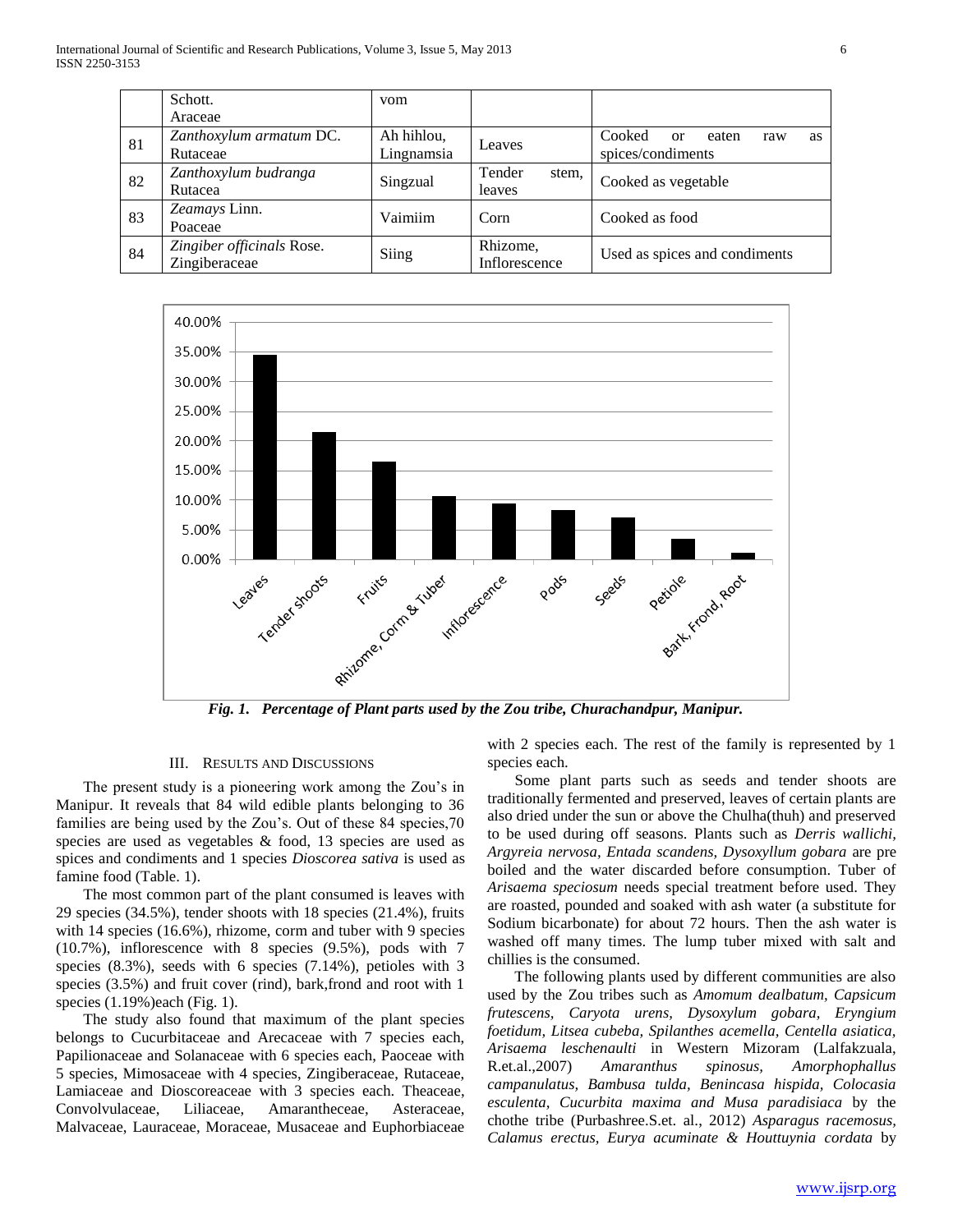Garo tribe.(Bikarma S. et. al., 2012) Amaranthus *spinosus, Amaranthus viridis and Oroxylum indicum* in Melghat forest (Bhogaonkar P.Y. et. al.,2010).

 It is found that the collections of wild edible plants from deep forest were mostly done by the males. Though some of the forest products having high commercial value are gradually domesticated, many are still growing wild and over exploited. These wild edible plants with high commercial value are also threatened by many factors such as deforestation, repeated Jhum cultivation, forest fire and rapid land transformation etc. The Study also found out that this traditional knowledge on wild edible plants is now mostly confined to elderly persons only, as the new generations have adapted to consuming and cultivating the modern high yielding varieties. In general, traditional knowledge exists among the Zou tribe on preparing nutritionally rich food items from various indigenous crop plants and forest products. These foods are part and parcel of their social spectrum of life (Devi and Suresh, 2012). They are not only rich in nutrients but also have certain curative properties against many diseases and disorders.

#### IV. CONCLUSION

 Therefore, efforts made to collect this information will provide avenues for future work and further investigation of the nutritional aspects of less familiar wild edible plants. With the spread of high yielding varieties and due to many factors these valuable plant genetic resources vis-à-vis traditional knowledge has been depleting at an alarming rate. It is therefore necessary to readvocate the domestication of wild edible plant and to take up proper conservative measures to preserve these local gene pools before they are lost forever from the face of earth.

#### ACKNOWLEDGEMENT

 We heartily thank all the village chiefs, church leaders, philantrophic organisation leaders and the knowledgeable informants for their help and sincere cooperation during the survey and field trips in their respective villages.

#### **REFERENCES**

- [1] Arora R.K 1981 Native food plants of North eastern tribals. In Glimpses of Indian Ethnobotany.(Ed.) Jain, S.K. 91-106. Oxford & IBH, New Delhi.
- [2] Barua,U.,Hore,D.K., Sarma,R, 2007 Wild edible plants of Majuli island and Darrang districts of Assam,Ind.J. Tradit. Knowl,6(1): 191-194.
- [3] Bhogaonkar, P.Y., Vishal, R.M. and Prachi,P.K. 2010 Documentation of Wild Edible Plants of Melghat Forest, Dist.Amravati, Maharashtra State, India, J.Ethnobotanical Leaflets 14: 751- 58.
- [4] Bikarma,S.,Sinha,B.K., Phukan,S.J.,Borthakur,S.K. and Singh, V.N. 2012 Wild edible plants used by Garo tribes of Nokrek Biosphere Reserve in Meghalaya,India, Ind.J.Tradit.Knowl,11(1): 166-171.
- Census of India 2001 : Manipur series, Imphal. Directorate of Census Operations,Manipur.
- [6] Deb,D.B.

1961 Dicotyledonous plants of Manipur Territory, Bull. Bot. Surv. India,3 – 115.

- [7] Devi, P. and Suresh, K.P. 2012 Traditional, ethnic and fermented foods of different tribes of Manipur, Ind.J. Tradit. Knowl, 11(1) : 70 – 77.
- [8] Gupta, V. 2005 Jhum cultivation practices of the Bangnis (Nishis) of Arunachal Pradesh, Ind. J. Tradit. Knowl, 4(1) : 47 – 56
- [9] Jain, S.K. and Rao , R.R. 1977 A handbook of Field and Herbarium methods, Today and Tomorrow's Printer Publisher, New Delhi.
- [10] Kar, A and Borthakur, S. K. 2007 Wild vegetables sold in local markets of Karbi Anglong, Assam, Ind. J. Tradit. Knowl, 6(1) : 169 – 172
- [11] Kayang, H.

- [12] Lalfakzuala, R., Lalramnghinglova, H and Kayang, H. 2007 Ethnobotanical usage of plants in Western Mizoram, Ind. J. Tradit. Knowl, 6(3): 486 – 493.
- [13] Mannuamching 1999 Zou Culture (Past and Present), Published by the Author under the financial assistance of the Director of Tribal and Backward classes, Govt of Manipur.
- [14] Myers, N., Mittermeir, R., Mittermeir, C., Fonseca, G.da and Kent, K. 2000 Biodiversity hotspot for conservation priorities, Nature 403 : 853 – 858.
- [15] Purbashree, S., Roshni, R.M. and Arun, K.P. 2012 Ethnobotany of Chothe tribe of Bishnupur district (Manipur) Ind. J of Natural Products and Resources. Vol 3(3) pp 414 – 425.
- [16] Ramachandran, V.S. 2007 Wild edible plants of the Anamalais, Coimbatore district, Western Ghats, Tamil Nadu, Ind. J. Tradit. Knowl, 6(1) : 173 – 176
- [17] Singh, H.B and Arora, R.K 1978 Wild edible plants of India, ICAR. New Delhi.
- [18] Singh, B.H., Singh, P.K., Singh, S.S and Elangbam, B. 1996 Indegenous bio-folklores and practices. Its role in biodiversity conservation in Manipur, J.Hill Research,9(2): 359 – 362.
- [19] Sukla, U and Baishya, A.K 1982 A contribution to the flora of Manipur J. of Bombay Natural History Society, 76:224 – 230.
- [20] Sunanda Devi, O., Puspa, K and Dhritiman, D. 2010 A check list of traditional edible bio-resources from Ima market of Imphal Valley, Manipur, India, J. of threatened taxa, 2(11): 1291 – 1296.
- [21]

Sundriyal, M., Sundriyal, R.C and Sharma, E. 2004 Dietary use of wild plant resources in the Sikkim Himalayas, India, Econ.Bot, 58(4) : 626 – 638.

#### AUTHORS

**First Author** – H. Esther Gangte. M.Phil., Department of Botany, Churachandpur College.

**Second Author** – Dr Nabachandra Singh Thoudam (N.S. Thoudam) Ph.D., Department of Botany, Churachandpur

College.

**Third Author** – Ginzamang T. Zomi, M.A., Department of Sociology, Churachandpur College.

**Correspondence Author** – H. Esther Gangte, Department of Botany, Churachandpur College, Churachandpur, Manipur – 795

Tribal Knowledge on wild edible plants of Meghalaya, Northeast India, Ind. J. Tradit. Knowl, 6(1) : 177 – 181